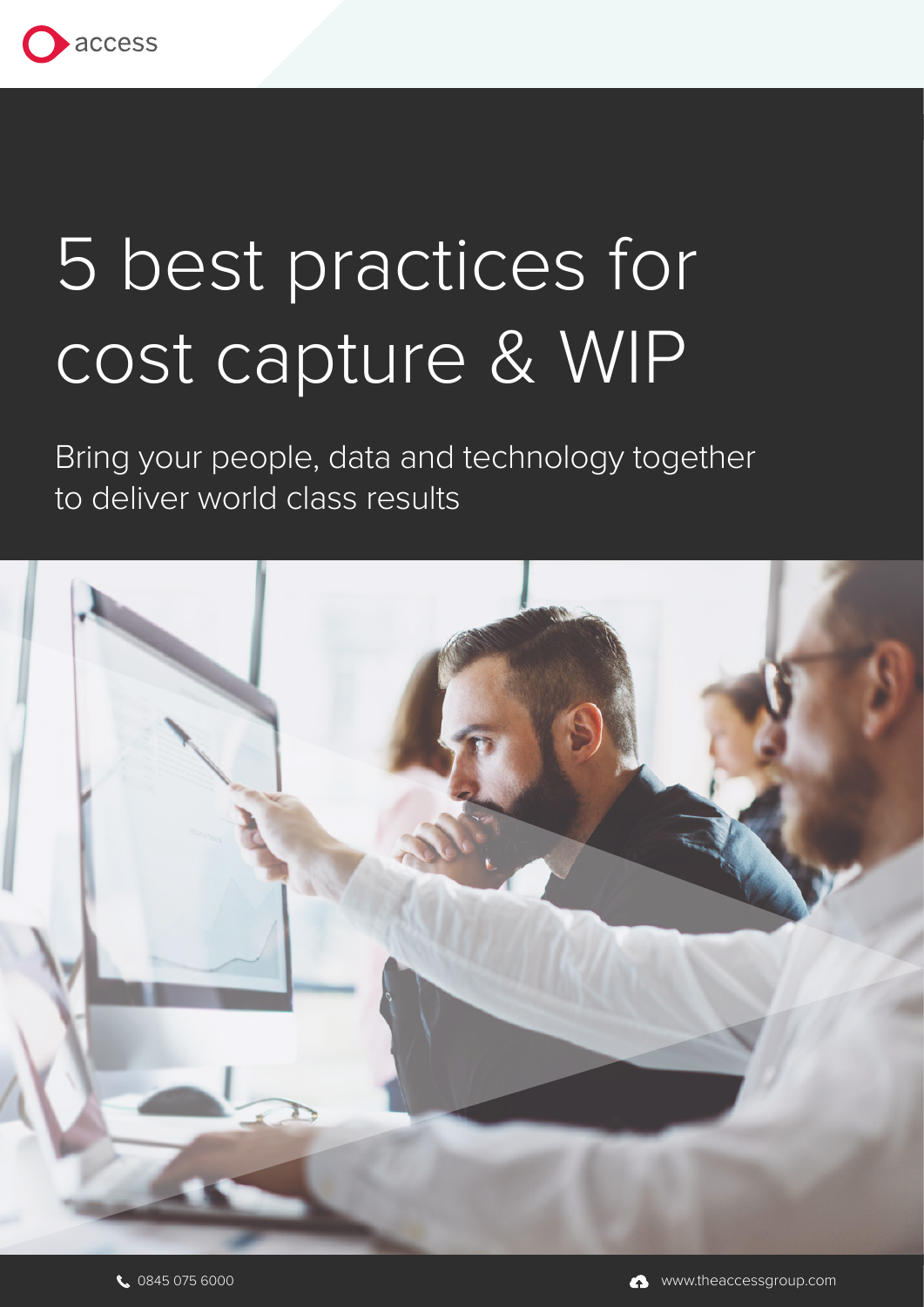

## **EXECUTIVE SUMMARY**

This guide is aimed at project based organisations who want to run their operations more efficiently. This paper looks at the complexities involved in capturing costs and managing WIP.

## **WHO'S IT FOR?**

This guide will be useful for anyone responsible for managing teams of professional services resource, including project heads, professional services/ operations directors and project managers, as well as finance professionals.

# **Best practice tip 1: Define a meaningful reporting structure**

Without a sound foundation on which to measure your project's performance, you can never truly understand what drives your business forward – and what's holding it back.

Understanding what you should measure isn't always obvious – and is specific to your organisation. Having accurate reporting on where high value resources spend their time is critical if you employ fee earners on different salaries. Yet a construction firm would benefit more from a detailed breakdown into their subcontractor or materials costs.

## **WHAT CAN I DO ABOUT IT?**

A collaborative approach – involving workshops and discussion with your project heads – will allow you to define your cost drivers from the start. The result is a solid yet flexible job costing analysis that allows you to track profit at your chosen levels with the minimum of effort.

This approach allowed faith-based charity the Church Mission Society to simplify its complex fund structure. As a result, managers can easily analyse which of their hundreds of active projects are progressing and which need attention – saving time and money. "Before, we were managing 23,000 codes, but we've been able to cut that down to 400," says Stafford Cruse of CMS. This combined with automated processes has saved CMS almost a day and a half every month.

## **KEY BENEFITS OF THE RIGHT COST STRUCTURE:**

- **O** Focus on what's important to your business
- Analyse project performance at any level
- Save time & money on report production
- $\bullet$  Take early action over problem projects

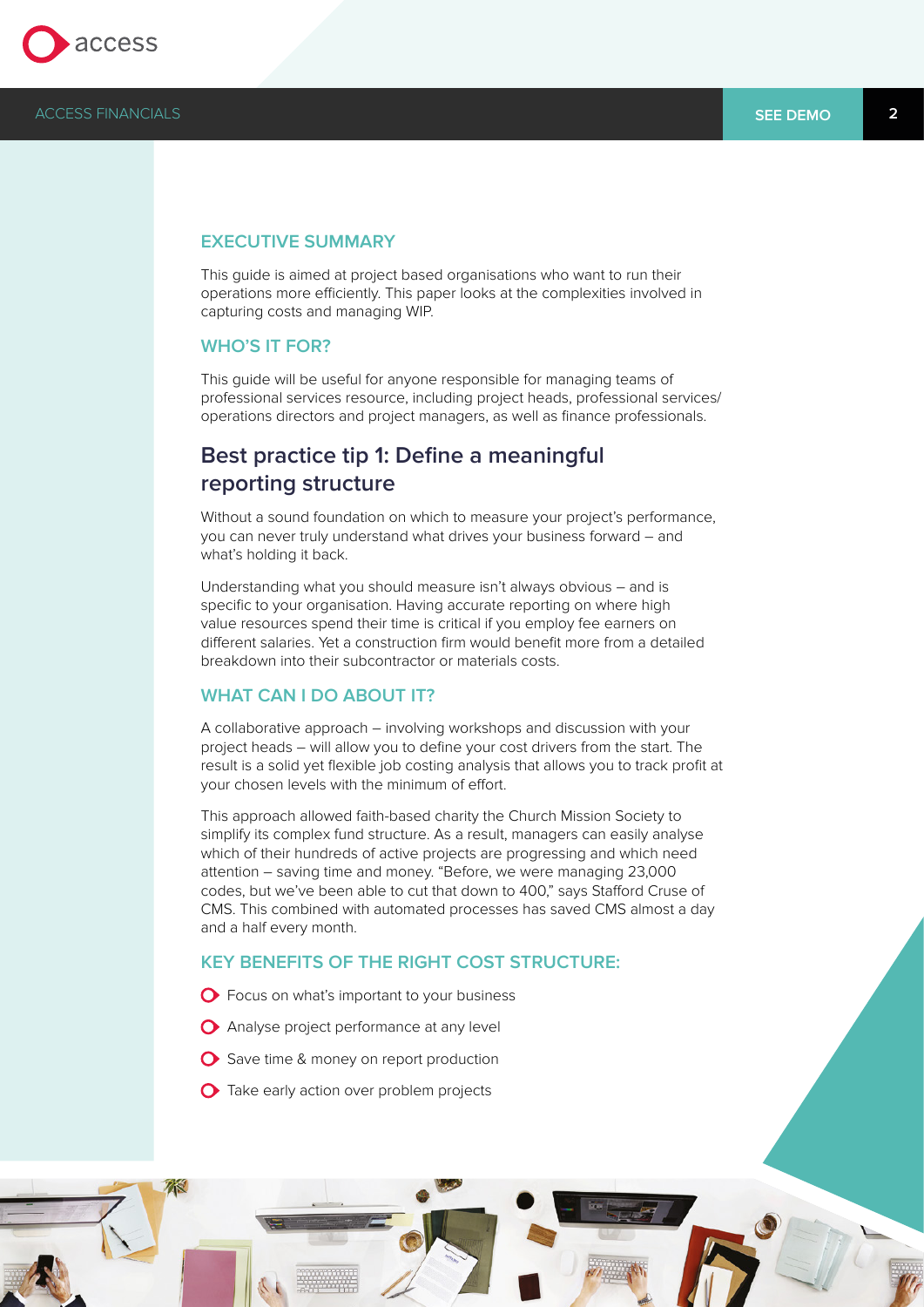

## **Best practice tip 2: Make it easy for employees to enter costs**

Timesheets, expenses, purchase orders: getting this information 'on the system' can all incur significant administrative costs. In today's project related world where margins are tighter than ever, few can afford to lose time and money to rekeying and errors.

## **WHAT CAN I DO ABOUT IT?**

Unlike spreadsheets which involve duplication of time and effort, software that facilitates onetime, at-source data capture both lifts the administrative load and increases data accuracy.

Moreover, the method for data entry should be intuitive for non-finance users: for example, systems that remember 'favourite' expense claims; supply you with preset preferred suppliers when raising purchase requisitions, and timesheets that automatically load frequently used project codes or information from resource planning tools.

## **ANYTIME, ANY DEVICE**

Web-based systems are ideal for this task, since they let any user, regardless of location, to capture this information at home or on the move. Having all this functionality available on whatever device is to hand – whether it's your PC, smartphone or tablet – goes a step further to support today's increasingly mobile workforce.

For mobility solutions provider Jade Solutions, the ability for project coordinators to raise purchase requisitions online has made it requisitions online has made it very easy to view and approve third party costs. FD Peter Thomson explains, "When the invoice arrives, we put the order number in and the system tells us what it's for. If the detail doesn't match, then we don't pay. We've gained back control over what we're doing, and my life is a lot easier."

## **KEY BENEFITS OF DIRECT COST CAPTURE:**

- $\bullet$  No more rekeying or errors
- **O** Understand costs at any point in time
- **O** Review supplier performance easily
- Timely data for WIP reporting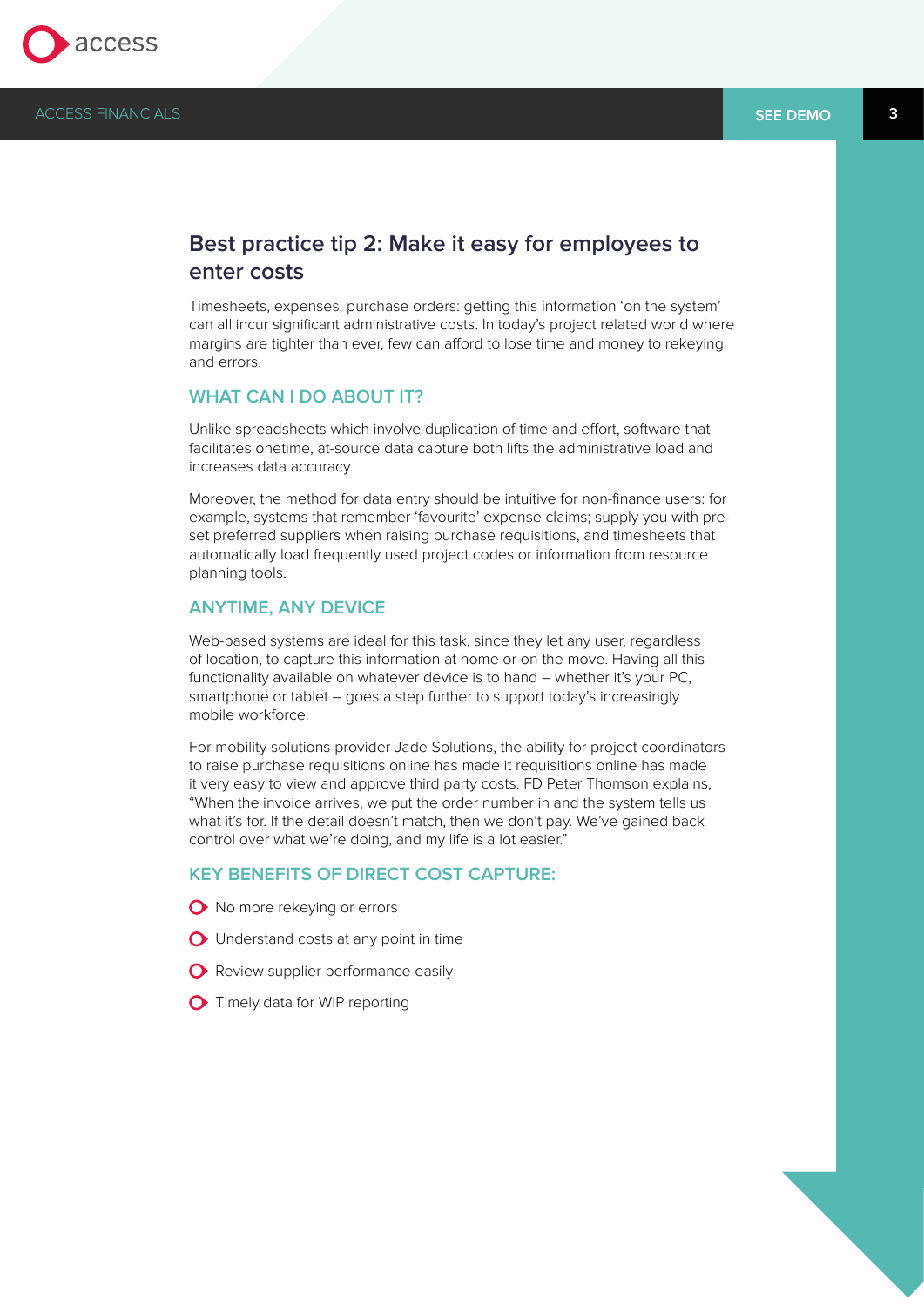

## **Best practice tip 3: Don't over-engineer your workflows**

Today's business software can do so much: triggers, alerts, configured workflows and so on all create information and deliver it to our inboxes. Yet in our busy, sometimes stressful roles, we don't always need to approve every purchase request, or need to know every nuance of our customer activity.

## **WHAT CAN I DO ABOUT IT?**

By understanding what is key to improving your business performance and involving stakeholders at all levels, you can simplify your processes and pare them down to what really matters.

For example, you may choose to receive alerts only when purchase requests go over agreed spending limits. In addition, you could re-route your workflow so that timesheets post directly to projects – with managers only alerted when the variance between estimates and actuals gets too high. This way, you can focus on anything that could affect your profitability: the cost revisions that threaten to send you over budget, or the highly paid employee who looks to be spending significant time working on a project with little or no profit margin.

Keeping workflows streamlined but effective proved critical for construction and maintenance service providers, Freedom Group. Configurable workflow and alerts combine to let budget holders know when their action is required. Freedom Group can embed its chosen business processes into the software – rather than vice versa – putting them firmly in the driving seat.

#### **BENEFITS OF BY-EXCEPTION MANAGEMENT:**

- $\bigcirc$  Get straight to the heart of the issue
- **O** Reduce complexity and time-wasting
- ◆ Reduce operational bottlenecks by streamlining upfront controls
- Maximise management time & focus

We've reduced WIP by 60% – and anything that helps our cashflow is obviously important.

Peter Thomson, Jade Solutions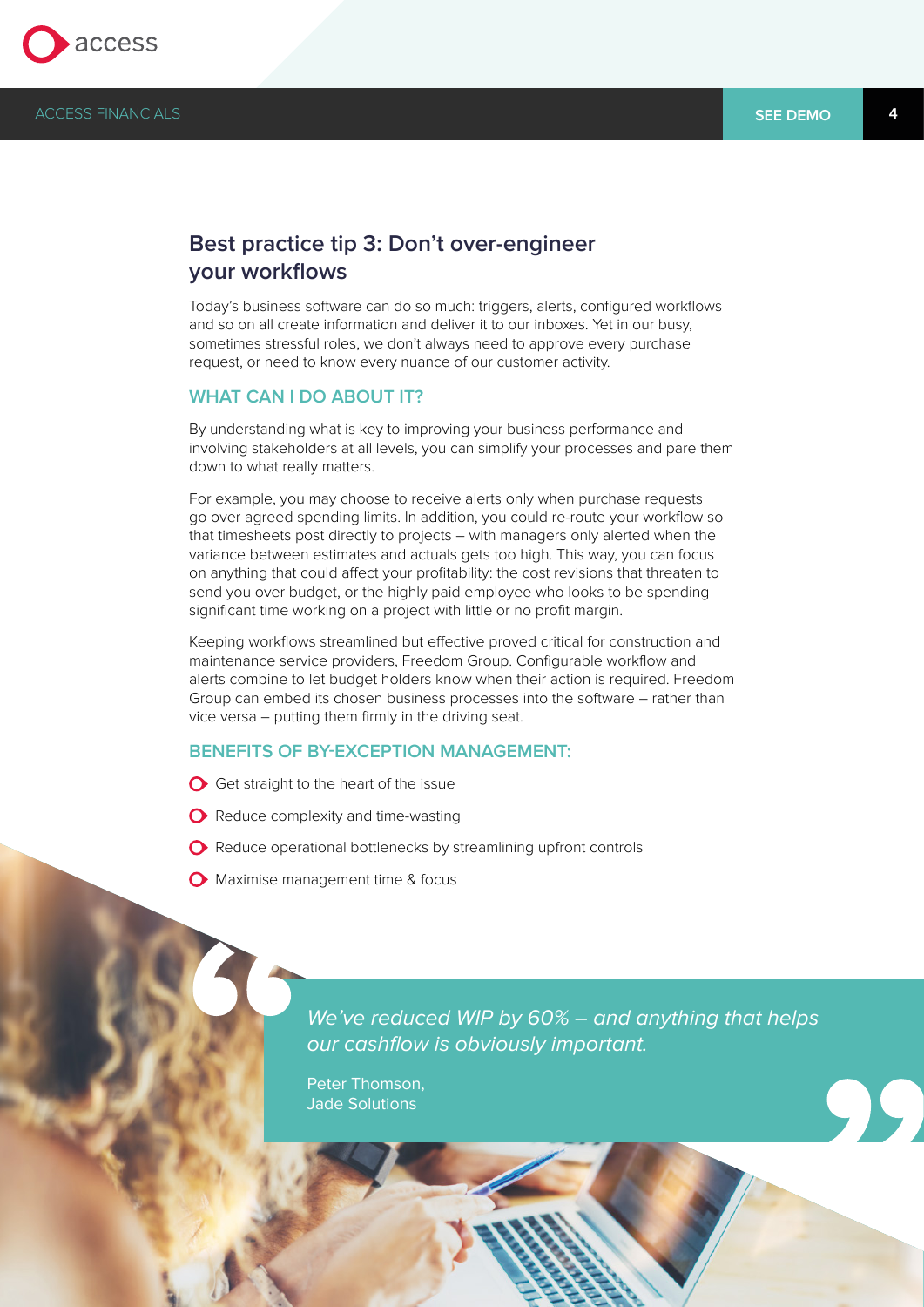

## **Best practice tip 4: Don't separate finance from the rest of the business**

You need to connect the numbers – that's a fact. But what about the other inputs that are so key to ensuring successful project completion and client satisfaction – such as project plans, job specs, correspondence, revisions and contracts?

In many businesses, these non-finance sources of information are scattered across the organisation and in a combination of sources – from email accounts and spreadsheets to filing cabinets and peoples' heads. The risks are real: products released without the right tests; sales made on outdated information; client change requests not fed through.

## **WHAT CAN I DO ABOUT IT?**

The key is to think of your projects in terms of management, not just costing. Having a place to refer for the latest non-finance information and the ability to update it in real-time brings consistency and efficiency to the whole process. Information captured right at the start of the project lifecycle – e.g. bids – are seamlessly collated with plans, contracts and other correspondence added at any time.

## **INTEGRATION WITH OTHER SYSTEMS**

Integration with other information sources is also key. The ability to view contracts held in another system – CRM for example – or the latest handover notes, will bring a rounded view of the project allowing sales and finance to view any changes to their customer situation.

## **DOCUMENT MANAGEMENT & OTHER PROJECT TOOLS**

By integrating document management into your finance system, businesses gain the visibility of information needed to deliver the project efficiently. For example, once the client has agreed signoff, project managers are able to simply upload the required documentation to a central store. Triggers in the software alert the financial controller to commence the invoicing process, which in turn accelerates payment and strengthens cash flow.

## **BENEFITS OF CENTRALISED PROJECT INFORMATION:**

- **O** Better collaboration between staff, finance & client
- Work from accurate & timely information
- **O** Utilise information from other systems
- **O** Decrease risk and improve cash flow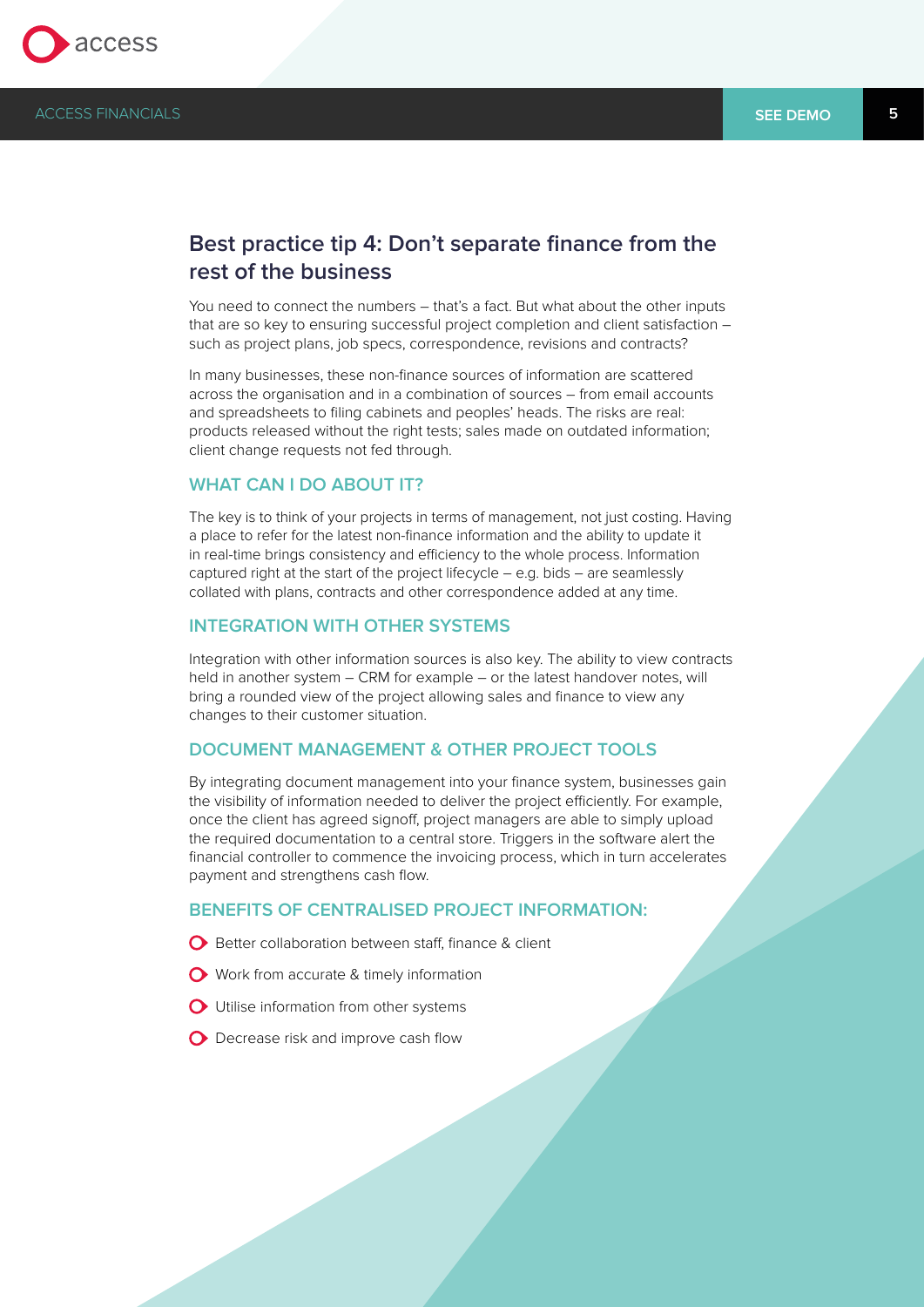

## **Best practice tip 5. Bring your WIP online**

As many project managers know, calculating WIP from information held on disconnected systems can involve a huge duplication of work (often in Excel) which has to be repeated every month. All this drains time and effort from your talented staff who simply need to understand how their projects are faring and what steps they need to take to get their WIP down.

## **WHAT CAN I DO ABOUT IT?**

By getting your WIP information off separate silos and into one place, a centralised system can streamline reporting. Good processes and the right reporting tools will give the FD and the project managers the information they need, at the right time and in the right format.

We have already covered timesheets, purchase requests and expenses: a system to streamline all these inputs from the wider business and into the central system will give you a great starting point.

A resource planner which automatically populates timesheet information and feeds into the finance system goes a step further to reduce the complex calculations involved in collating labour.

Once this information is in your system, creating the WIP reports (e.g. cost to complete, time to complete or any other metric you use to assess your project performance) should be simple. Having these reports made available via the web will empower your project managers to assess WIP whenever they need, bypassing the finance team completely. This leaves the FD free to focus on your cash situation.

This proved a game-changer for Peter Thomson, FD for Jade Solutions. "Previously, WIP calculations could take me all day – now it takes me a couple of hours. And because the system's better, the WIP's a lot less because we're invoicing earlier."

## **BENEFITS OF WIP MANAGEMENT:**

- **◆** No more chasing operations for information
- $\bullet$  Real-time visibility of costs at anytime
- **O** Better control over your cashflow
- **◆** Account for extra/unrecoverable costs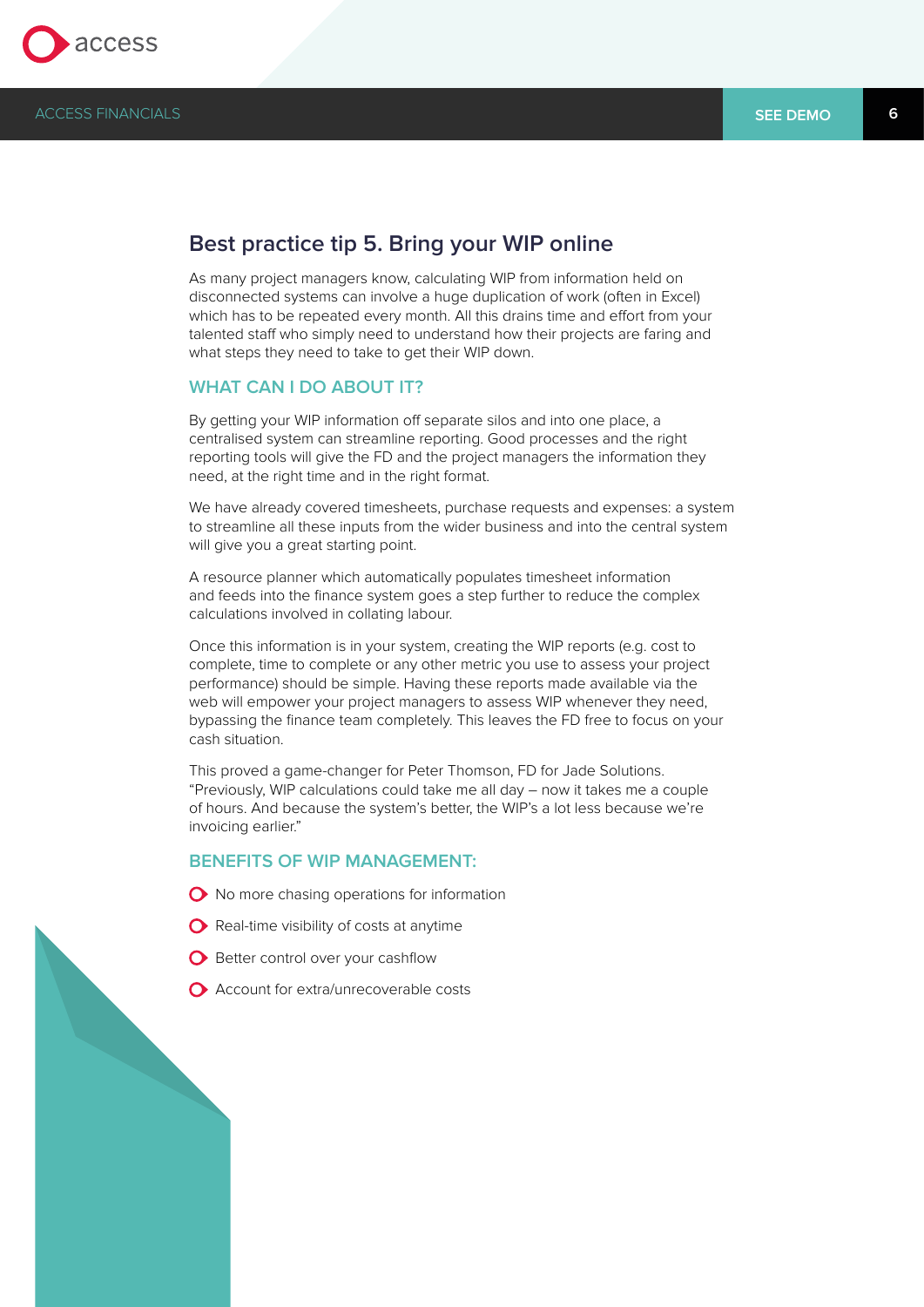

## **Case study – Jade Solutions**

## **OVERVIEW**

Our tightly connected project and finance suite proved the ideal solution for this leading mobility solutions provider. By replacing its outdated, disconnected systems with an online project portal and integrated finance system, cost capture is easy, invoicing is simple and WIP calculations are accurate. As a result, WIP is down by an impressive 60%.

#### **THE CHALLENGE**

An outdated Sage system and a proprietary project application made tracking installations a real headache for Jade's finance director, Peter Thomson. "Projectrelated data was held in a customised projectmanagement system that was neither accessible nor integrated. Even carrying out standard calculations, such as WIP, had to be done manually. I didn't have much confidence in the end result."

#### **WHAT WE DID**

Our consultants demonstrated our online projects solution, FocalPoint. Featuring a range of modules including timesheets, expenses and purchasing, it allows project based staff – most of them non-finance users – to instigate the cost capture process.

#### **TIME & COST SAVINGS**

By replacing paper-based processes, duplication of time and effort is eliminated. Through customisable authorisation workflow, the finance team are relieved of the need to check/ chase information and manually reconcile two datasets, saving time and reducing costly errors.

## **PURCHASE CONTROL BENEFITS**

Jade's Project Coordinators are now easily able to raise purchase requisitions in FocalPoint, capturing sub-contractor costs from the outset. "When the invoice arrives, we put the order number in and the system tells us what it's for. This enables us to check the detail – if it doesn't match, then we don't pay," says Peter.

## **IMPROVED CASHFLOW**

WIP calculations are now quick and simple. "Previously, this could take me all day – now it takes me a couple of hours. And because the system's better, the WIP's a lot less because we're invoicing earlier. We've reduced WIP by 60% – and anything that helps our cashflow is obviously important."

## **CONCLUSION**

Peter concludes, "Our Access solution continues to provide us with the information I need to inform our business decisions, and from a management information perspective, has taken a lot of the pain away."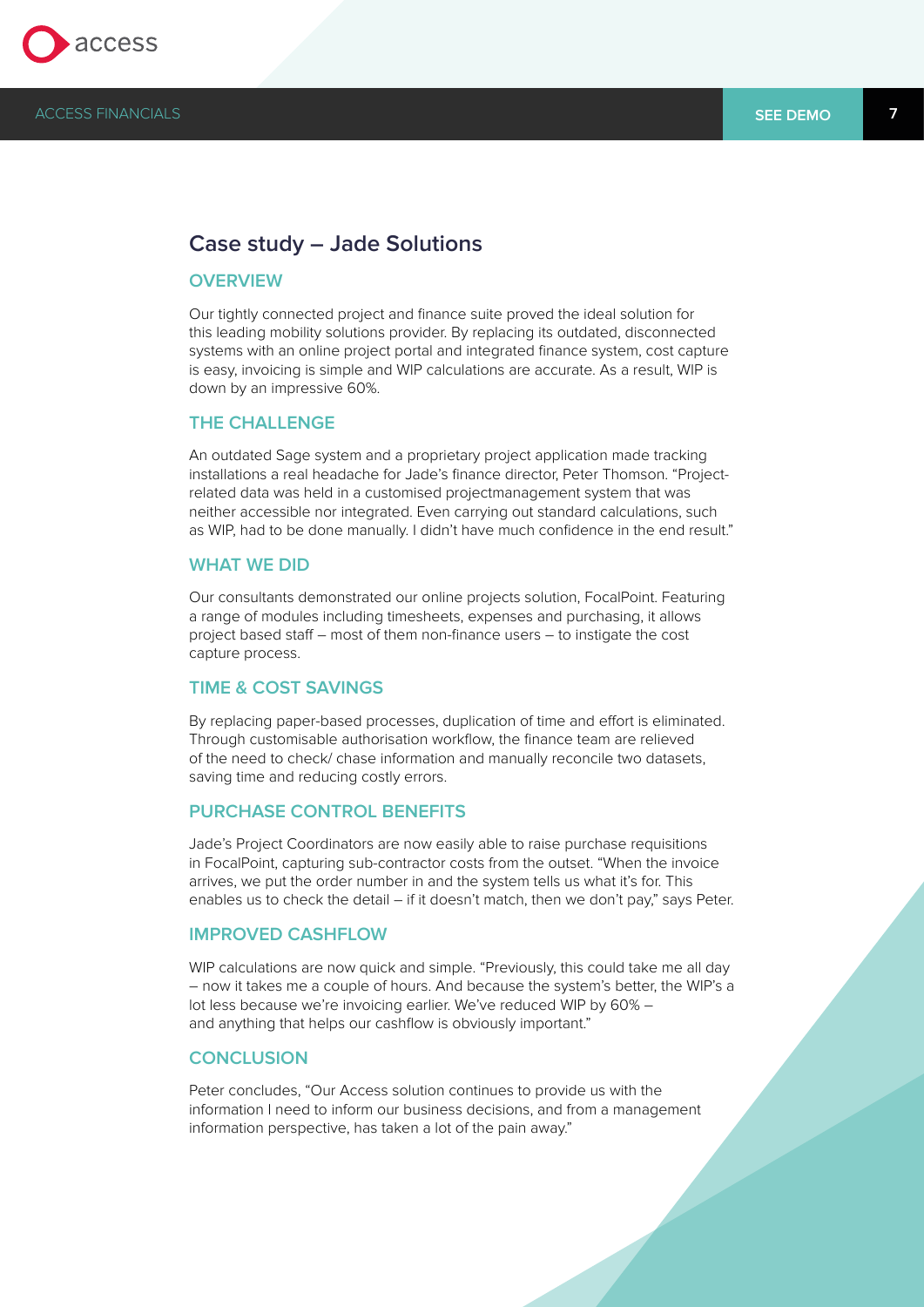

## **Summary**

How can implementing best practice around cost capture & WIP deliver results for your business?

- Understand where costs converge and safeguard your margins
- Pinpoint potential problems before they get out of control
- Communicate effectively across your organisation
- Reduce frustrating WIP calculations & get the real picture.

## **GET IN TOUCH**

We hope that you've found this paper of use and we wish you every success in mobilising your next project. For advice on how we can help you to implement any of the best practices covered in this guide please call 0845 345 3300. To see information about Access solutions for project based businesses **[click here](http://www.theaccessgroup.com/finance/sectors/)** or visit **www.theaccessgroup.com/finance/sectors/**